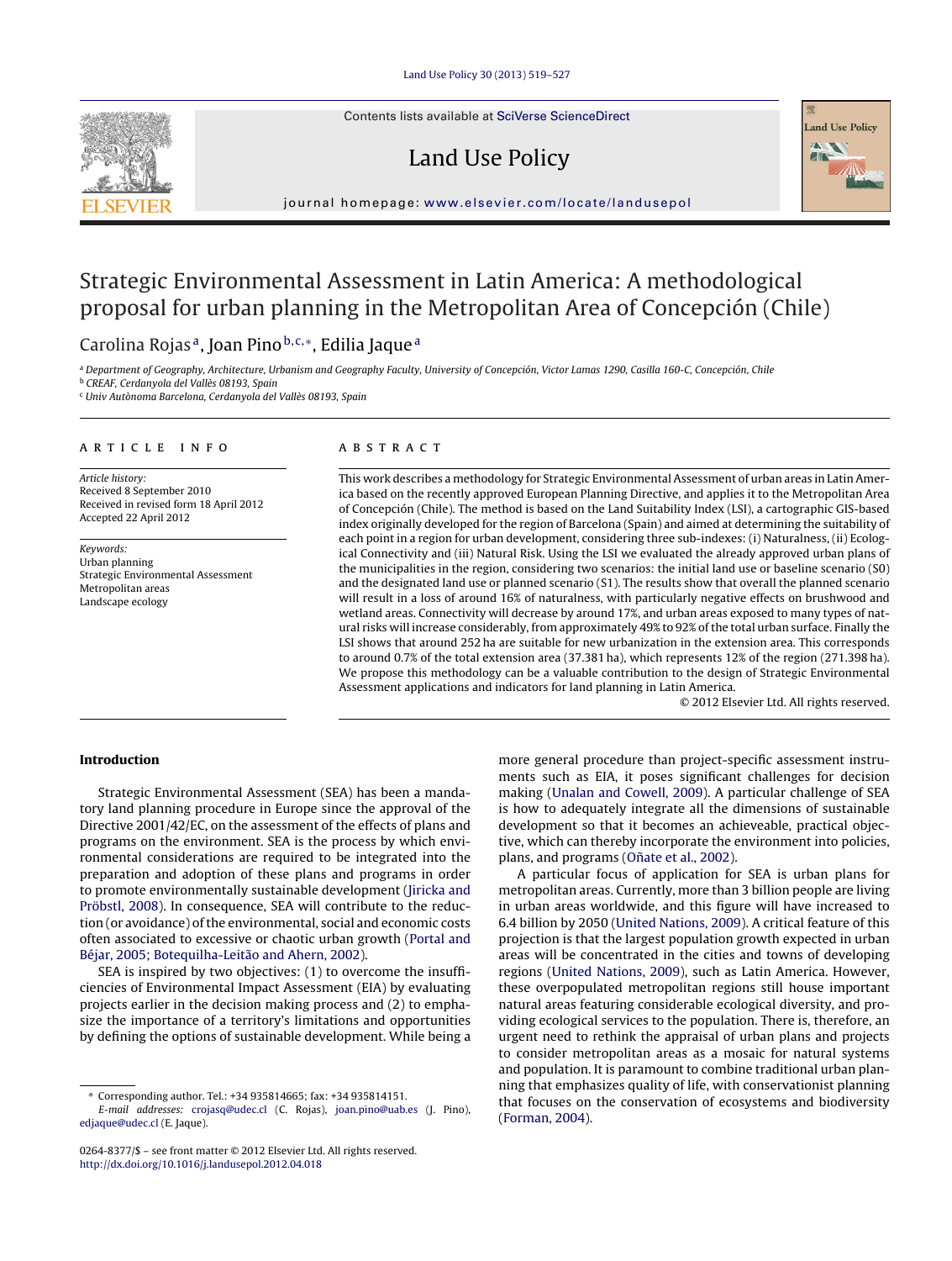In Latin America, a number of countries are progressively incorporating a SEA rationale via EIA, environmental frameworks and environmental mainstreaming in policies and plans ([Sánchez-](#page--1-0)Triana [and](#page--1-0) [Quintero,](#page--1-0) [2003\).](#page--1-0) In the case of Chile, the Environmental Impact Evaluation System (SEIA), detailed by the Environmental Law (1994), states that land planning instruments have to incorporate environmental impact studies in their approval process. Additionally, EIA regulations state that environmental assessment must be present from the project's beginning and the predicted scenario must be monitored to see if the environmental changes have been effectively minimized or avoided. However, these evaluations are frequently performed considering the impacts produced by each project or initiative and not with respect to the overall territorial model as required by SEA [\(Suazo](#page--1-0) et [al.,](#page--1-0) [2009\).](#page--1-0)

In consequence, the EIA process in Chile does not sufficiently ensure the conservation of natural systems in metropolitan areas that are subjected to strong urbanizing pressures (83% of the population lives in urban areas; [MINVU,](#page--1-0) [2008\).](#page--1-0) In southern Chile, urban regulating plans for the coastal cities of Tomé, Penco and Coronel approved by the SEIA promote urban development in areas with a high risk of flooding or landslide ([Suazo](#page--1-0) et [al.,](#page--1-0) [2009\).](#page--1-0) Thus, the current urban growth regulation poses serious environmental and security challenges in metropolitan areas of Chile, because the norms are focused towards specific projects, while SEA embraces a wider view trying to protect and enhance the natural environment, integrating social and economic factors alongside environmental qualities ([Wallington](#page--1-0) et [al.,](#page--1-0) [2007\).](#page--1-0) Thus, we consider SEA is a more adequate assessment tool that favors the integration of impact assessment and sustainable urban growth in metropolitan areas of Chile.

One ofthe main difficulties of applying SEAis that many regional plans frequently fail to take environmental factors properly into account ([Marull](#page--1-0) et [al.,](#page--1-0) [2007\).](#page--1-0) Quantitative socio-environmental indices, already in use for aquatic systems ([Paul,](#page--1-0) [2003\),](#page--1-0) may be a good choice to assess the impact on land of diverse alternative plans ([Lugeri](#page--1-0) et [al.,](#page--1-0) [2000\).](#page--1-0) Indeed, a number of interesting applications have been developed on the interface between landscape ecology and urban planning principles ([Botequilha-Leitão](#page--1-0) [and](#page--1-0) [Ahern,](#page--1-0) [2002;](#page--1-0) [Opdam](#page--1-0) et [al.,](#page--1-0) [2002;](#page--1-0) [Corry](#page--1-0) [and](#page--1-0) [Nassauer,](#page--1-0) [2005;](#page--1-0) [Termorshuizen](#page--1-0) et [al.,](#page--1-0) [2007\).](#page--1-0) However, such approaches have not provided significant advances in perhaps the most important constraint of these methods: the lack of standard methodologies. The recently developed Land Suitability Index (LSI) aims to overcome this challenge and has been used to evaluate the adequacy of land for urban development in the region of Barcelona (Spain) in the SEA context. It combines three main sub-indices concerning (i) the vulnerability of the biosphere, lithosphere, and hydrosphere to impacts arising from implementing the predevelopment proposals; (ii) the natural heritage value of the target area; and (iii) its contribution to terrestrial ecological connectivity [\(Marull](#page--1-0) et [al.,](#page--1-0) [2007\).](#page--1-0)

The development of these methodologies and their application to SEA might be, however, affected by data quality and availability ([Marull](#page--1-0) et [al.,](#page--1-0) [2007;](#page--1-0) [Desmond,](#page--1-0) [2007\).](#page--1-0) In particular, spatial and thematic accuracy of cartographic datasets might have non-negligible effects on the SEA results and their consequences on decision making. Therefore, it might be desirable to generate statistically valid estimates of the accuracy of these maps, e.g. describing their misclassification errors ([Nusser](#page--1-0) [and](#page--1-0) [Klaas,](#page--1-0) [2003;](#page--1-0) [Serra](#page--1-0) et [al.,](#page--1-0) [2003\).](#page--1-0) However, the effects of data quality on uncertainty have been explored only recently within SEA context ([João,](#page--1-0) [2007\),](#page--1-0) together with other uncertainty sources affecting it ([João,](#page--1-0) [2007\).](#page--1-0) SEA is generally seen as a process dealing with highly diverse data sources and societal values, and supporting great flexibility in its expected outcomes ([Partidário,](#page--1-0) [1996,](#page--1-0) [2007;](#page--1-0) [OECD,](#page--1-0) [2006\).](#page--1-0) Thus, it is assumed that data quality should not preclude the application of SEA but only modulate its expectative.

This paper aims at incorporating SEA principles into the assessment of the Plan for the Metropolitan Area of Concepción (Central Chile) based on the Land Suitability Index developed for the Metropolitan Area of Barcelona [\(Marull](#page--1-0) et [al.,](#page--1-0) [2007\).](#page--1-0) The original methodology has been adapted to the general Latin-American scenario, characterized by low availability of reliable GIS data. We present the method developed and tested in the Metropolitan Area of Concepción (Chile), which focused on the evaluation of ecological functionality and natural risk for the population, and was based on a limited number of GIS layers. Using this methodology, we have determined (i) the expected changes in environmental dimensions (natural heritage, natural risk, and ecological function) under the plan application and (ii) the suitability for urban development of the planned areas, based on these dimensions.

#### **Materials and methods**

#### Study area

The Concepción Metropolitan Area (CMA thereafter) is located in south central Chile, between 36° 35' and 37° 00' south latitude and  $72°$  45′ to  $73°$  15′ west, comprising 2830.40 km<sup>2</sup>. It spreads over 60 km of coastline from the township of Tomé (the northern limit) to that of Lota (the southern limit), and also comprises the townships of Chiguayante, Concepción, Coronel, Hualqui, Lota, Penco, San Pedro de la Paz, Santa Juana, Talcahuano, and Tomé. The municipality of Concepción is the capital of the Bio Bio Region and corresponds to 7.6% of the Region. The population lives principally on the western branch of the coastal mountains, the tertiary marine platforms and the deltas emerging from the Andean Bio Bio tributaries. According to the Population and Housing Census (2002), 902,712 people live in the CMA. This corresponds to 48.49% of the total population of the Bio Bio Region, with a density of 318.9 inhabitants per  $km^2$ . In the CMA, 97% of the population lives in urban areas, representing 57.31% of the urban population of Bio Bio Region [\(INE,](#page--1-0) [2002\).](#page--1-0)

#### The Metropolitan Urban Plan of Concepción

The Metropolitan Urban Plan of Concepción (MUPC thereafter) was approved in 2003 and its principal goals are (i) to regulate the physical development of the urban and rural areas of the intercounty system, (ii) to guarantee the integrity and continuity of different elements that structure neighboring counties, (iii) to provide a stable reference frame to evaluate and invest in projects that are of community interest, and (iv) to move towards sustainable development in the CMA. The counties included in the Plan are: Concepción, Chiguayante, Hualpén, Hualqui Talcahuano, Penco, San Pedro, Tomé, Coronel, Lota and Santa Juana. The plan also regulates the administrative structuring of this particularly dynamic area. For example, it was responsible for the creation of a new county Hualpen out of a previously existing one in March 2004.

The zoning map of MUPC is based on instrumental objectives that should strengthen the territory's physical potential and socioeconomic specialization by facilitating integral functioning and specifically differentiating between inhabitable and protected spaces. The habitable area is divided between urban and rural areas within the urban limits of the CMA. The urban area is subdivided into the consolidated urban area (22,504 ha; 8.47%) that receives population growth and the urban extension area (31,381 ha; 11.82%) for future growth which, in turn, is divided into areas of: (i) mixed housing, (ii) preferential housing, (iii) conditioned development, and (iv) extension in sloped terrain.